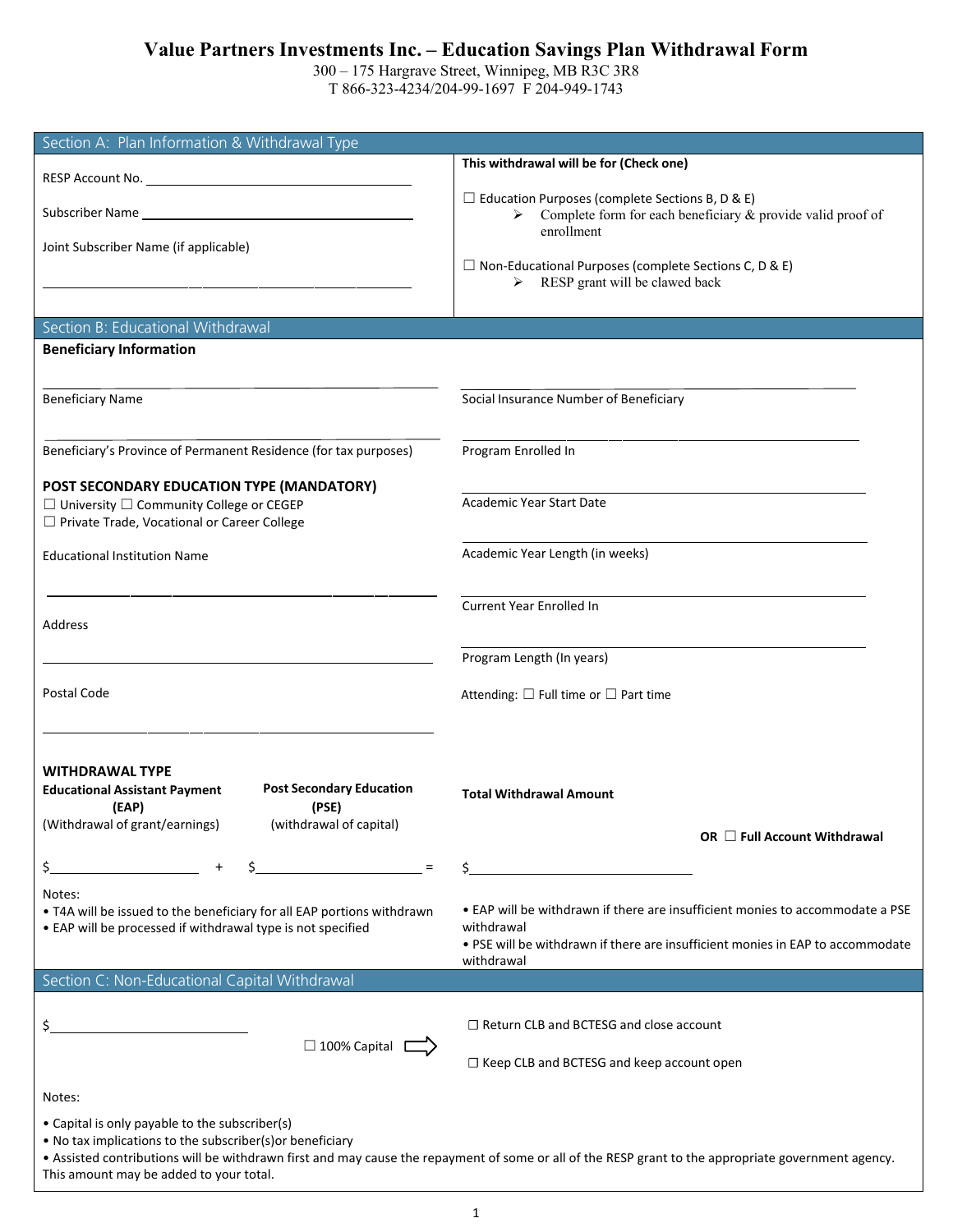| Section D: Fund Withdrawal Instructions                                                                              |                                                                   |      |                 |                            |                              |  |  |
|----------------------------------------------------------------------------------------------------------------------|-------------------------------------------------------------------|------|-----------------|----------------------------|------------------------------|--|--|
|                                                                                                                      |                                                                   |      |                 |                            |                              |  |  |
| $\Box$ Withdrawal 100% of account OR $\Box$ Withdraw based on the given instructions below                           |                                                                   |      |                 |                            |                              |  |  |
| <b>Fund Number</b>                                                                                                   | <b>Fund Name</b>                                                  |      |                 | Percentage<br>(%)          | <b>Dollar Amount</b><br>(\$) |  |  |
| <b>VPI</b>                                                                                                           |                                                                   |      |                 |                            |                              |  |  |
| <b>VPI</b>                                                                                                           |                                                                   |      |                 |                            |                              |  |  |
| <b>VPI</b>                                                                                                           |                                                                   |      |                 |                            |                              |  |  |
| <b>VPI</b>                                                                                                           |                                                                   |      |                 |                            |                              |  |  |
|                                                                                                                      |                                                                   |      | <b>TOTAL</b>    |                            |                              |  |  |
|                                                                                                                      |                                                                   |      |                 |                            |                              |  |  |
| $\Box$ Pre-Authorized Debit (PADs) plans on fully withdrawn funds should continue to run                             |                                                                   |      |                 |                            |                              |  |  |
|                                                                                                                      |                                                                   |      |                 |                            |                              |  |  |
|                                                                                                                      | Section E: Payment Instructions & Authorization                   |      |                 |                            |                              |  |  |
|                                                                                                                      |                                                                   |      |                 |                            |                              |  |  |
|                                                                                                                      | Make funds payable to: $\square$ Beneficiary $\square$ Subscriber |      |                 |                            |                              |  |  |
|                                                                                                                      |                                                                   |      |                 |                            |                              |  |  |
| $\Box$ Direct Deposit (EFT) to bank account (void cheque or direct deposit form from financial institution required) |                                                                   |      |                 |                            |                              |  |  |
|                                                                                                                      |                                                                   |      |                 |                            |                              |  |  |
|                                                                                                                      |                                                                   |      |                 |                            |                              |  |  |
|                                                                                                                      |                                                                   |      |                 |                            |                              |  |  |
|                                                                                                                      |                                                                   |      |                 |                            |                              |  |  |
|                                                                                                                      |                                                                   |      |                 |                            |                              |  |  |
| Subscriber Signature                                                                                                 |                                                                   | Date |                 |                            |                              |  |  |
|                                                                                                                      |                                                                   |      |                 |                            |                              |  |  |
|                                                                                                                      |                                                                   |      |                 |                            |                              |  |  |
|                                                                                                                      |                                                                   |      |                 |                            |                              |  |  |
|                                                                                                                      |                                                                   |      |                 |                            |                              |  |  |
| Joint Subscriber Signature (if applicable)<br>Date                                                                   |                                                                   |      |                 | AFFIX SIGANTURE GUARANTEE  |                              |  |  |
|                                                                                                                      |                                                                   |      |                 | STAMP FOR AMOUNTS \$25,000 |                              |  |  |
|                                                                                                                      |                                                                   |      | <b>AND OVER</b> |                            |                              |  |  |
|                                                                                                                      |                                                                   |      |                 |                            |                              |  |  |
|                                                                                                                      |                                                                   |      |                 |                            |                              |  |  |
| Advisors Signature (not mandatory)                                                                                   |                                                                   | Date |                 |                            |                              |  |  |
|                                                                                                                      |                                                                   |      |                 |                            |                              |  |  |
|                                                                                                                      |                                                                   |      |                 |                            |                              |  |  |
|                                                                                                                      |                                                                   |      |                 |                            |                              |  |  |
|                                                                                                                      |                                                                   |      |                 |                            |                              |  |  |